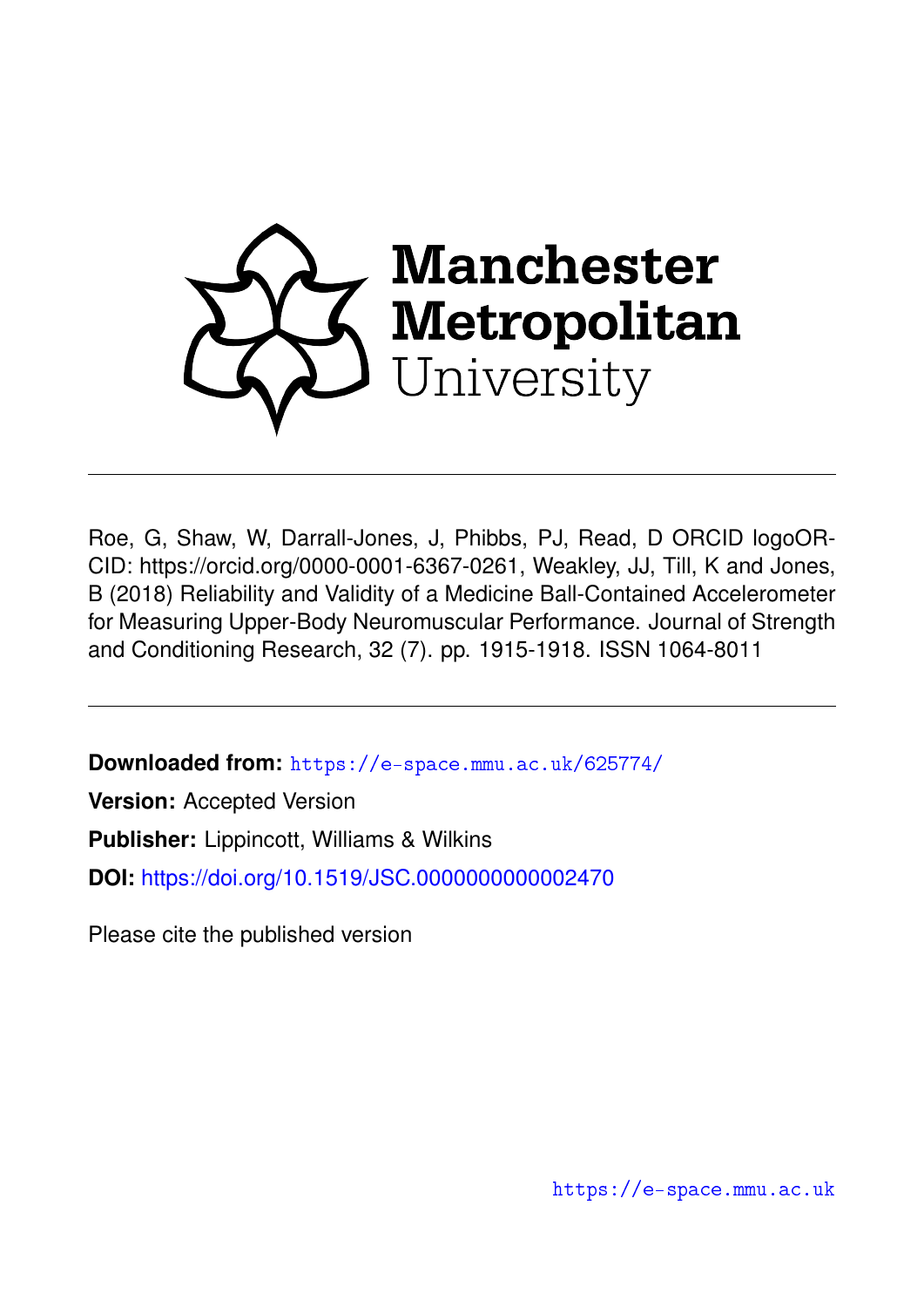**Title:** Reliability and Validity of a Medicine Ball-Contained Accelerometer for Measuring Upper-Body Neuromuscular Performance.

**Running head:** Reliability and Validity of a Medicine Ball Throw.

### **Submission type:** Brief report

Authors: Gregory Roe<sup>1,2</sup>, William Shaw<sup>1</sup>, Joshua Darrall-Jones<sup>1,2</sup>, Padraic J. Phibbs<sup>1,2</sup>, Dale Read<sup>1,2</sup>, Jonathon J. Weakley<sup>1,2</sup>, Kevin Till<sup>1,2</sup>, Ben Jones<sup>1,2,3</sup>

#### **Affiliations:**

<sup>1</sup>Institute for Sport, Physical Activity and Leisure, Leeds Beckett University, Leeds, West Yorkshire, United Kingdom <sup>2</sup>Yorkshire Carnegie Rugby Club, Headingley Carnegie Stadium, St. Michael's Lane, Leeds, West Yorkshire, United Kingdom. <sup>3</sup>The Rugby Football League, Red Hall, Leeds, West Yorkshire, United Kingdom.

#### **Corresponding author and address:**

Gregory Roe Room G03, Macauley, Institute for Sport, Physical Activity and Leisure Centre for Sports Performance Headingley Campus, Leeds Beckett University West Yorkshire, LS6 3QS Phone: 07413280008 Email: g.roe@leedsbeckett.ac.uk

**Abstract:** 210 words **Main document:** 1257 words **Figures:** 2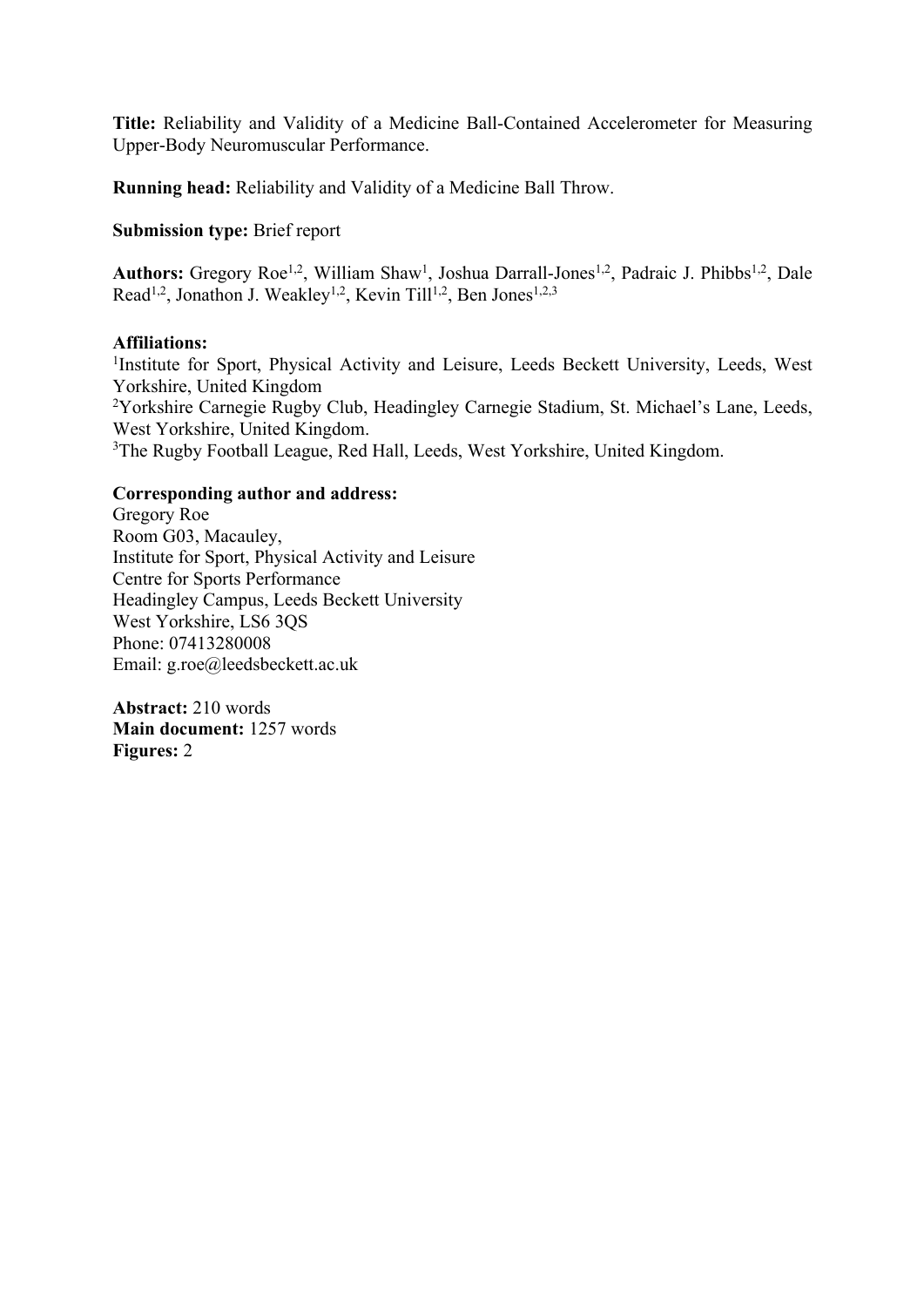## **Abstract**

The aim of the study was to assess the between-day reliability and validity of a medicine ball contained-accelerometer (MBA) for assessing upper-body neuromuscular performance during a throwing task. Ten professional rugby union players partook in the study. Between-day reliability was assessed from the best score attained during 2 sets of 3 throws, on 2 testing occasions separated by 7 days. Validity was assessed against a criterion measure (Optioelectronic system) during 75 throws from a sub group of three participants. The MBA exhibited a *small* between-day error of 2.2 % (90% CI's; 2.0 to 4.6 %) and an *almost perfect* relationship with a criterion measure  $r = 0.91$  (90% CI's; 0.87 to 0.94)). However, the mean bias and standard error were *moderate* (7.9% (90% CI's; 6.6 to 9.2%) and 4.9% (90% CI's; 4.2 to 5.7%) respectively). Practitioners using an MBA to assess neuromuscular performance of the upper-body must take into account the overestimation and error associated with such assessment with respect to a criterion measure. However, as the error associated with betweenday testing was *small*, and testing is easy to implement in applied practice, an MBA may provide a useful tool for monitoring upper-body neuromuscular performance over time.

*Key words:* testing, monitoring, fatigue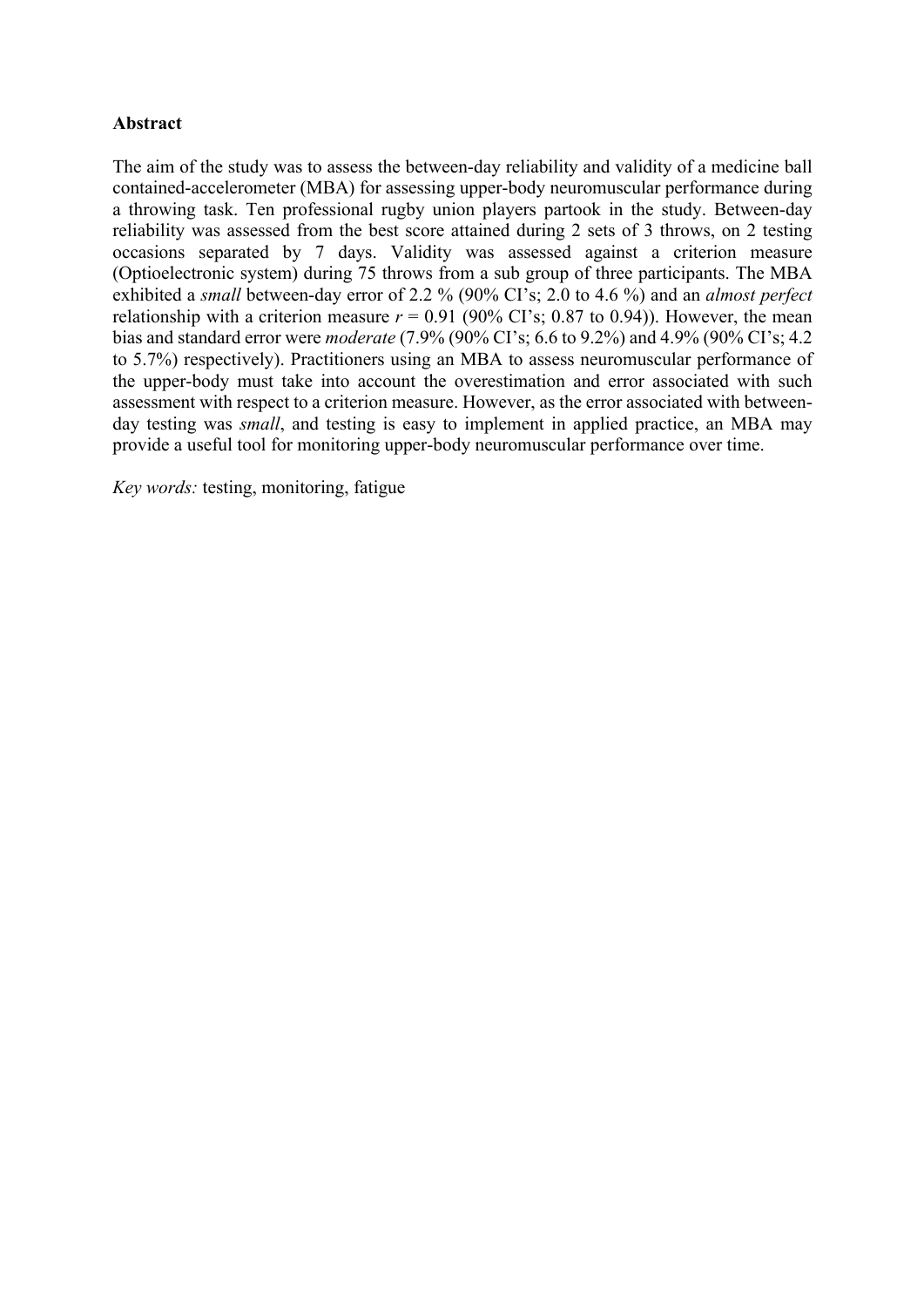## **Introduction**

Professional sport relies on many different technologies to quantify and monitor training outputs, and provide feedback to coaches and athletes (6). Examples include the use of global positioning systems (GPS) for monitoring distances, velocities and accelerations (2), timing gates to monitor linear speed (7) and linear position transducers to provide force, velocity and power of barbell lifts (9). However, practitioners regularly use new technology without understanding the validity and reliability of the devices in use (6). Recently a new technology allowing measurement of velocity from medicine ball throws has been made available to practitioners. This may offer a diagnostic tool for the assessment of upper-body neuromuscular performance, which is important for monitoring fatigue (8), measuring and tracking performance (10) and use in upper-limb rehabilitation programmes (1). However, this technology is yet to be validated, or assessed for reliability. Therefore, the aim of the present study was to examine the between-day reliability and validity of a medicine ball-contained accelerometer (MBA) for assessing throwing velocity during an upper-body power exercise.

# **Methods**

## *Subjects*

Ten male professional rugby union players (age 19.7±1.1 years, body mass 98.3±13.2kg, height 186.2±7.6cm) were recruited from a professional rugby union club. All players were in their second year of their professional contracts. Testing was undertaken during the preseason period, throughout which subjects typically engaged in 8 individual training sessions across 5 days per week including 2 upper-body and 2 lower-body resistance training sessions, along with rugby skills training and conditioning. Subjects were excluded if they had a current upperlimb injury, or history of upper-limb injury that prevented them from performing the testing procedure. Ethics approval was granted by University ethics board and informed consent was acquired from all participants.

# *Design*

Reliability data of the 8 kg medicine ball-contained accelerometer (MBA; Ballistic Ball, Assess2Perform, USA) was collected on two separate days (7 days apart) during a week at the end of the playing season. Testing was undertaken at the same time of day to ensure diurnal variation did not affect performance. All participants were provided with regular dietary advice from the club's nutritionist, but dietary intake was not controlled for in the present study. Subjects had approximately 48 hours rest prior to each testing session. Subjects were in a supine position on the floor, on their back with hips and knees bent to approximately 45 degrees and feet flat on the floor. The MBA was held with elbows extended and hands supporting the medicine ball from underneath. Elbow width was at the discretion of the participant. Subjects were instructed to throw the MBA into the air as hard as possible without their feet, buttocks, back or shoulders leaving the floor. Subjects performed two sets of three throws. Intra-set rest was approximately 20 seconds while inter-set rest was 2 minutes. The highest score achieved was used in the final analysis.

The validity of the MBA was assessed against a criterion measure (Optioelectronic system; Qualisys – Qqus system, software version 2.14) in a University biomechanics laboratory, where three subjects performed 25 throws each. Five (18mm) reflective markers were attached to the MBA (superior, inferior poles, and a 3-marker cluster on the anterior face) and were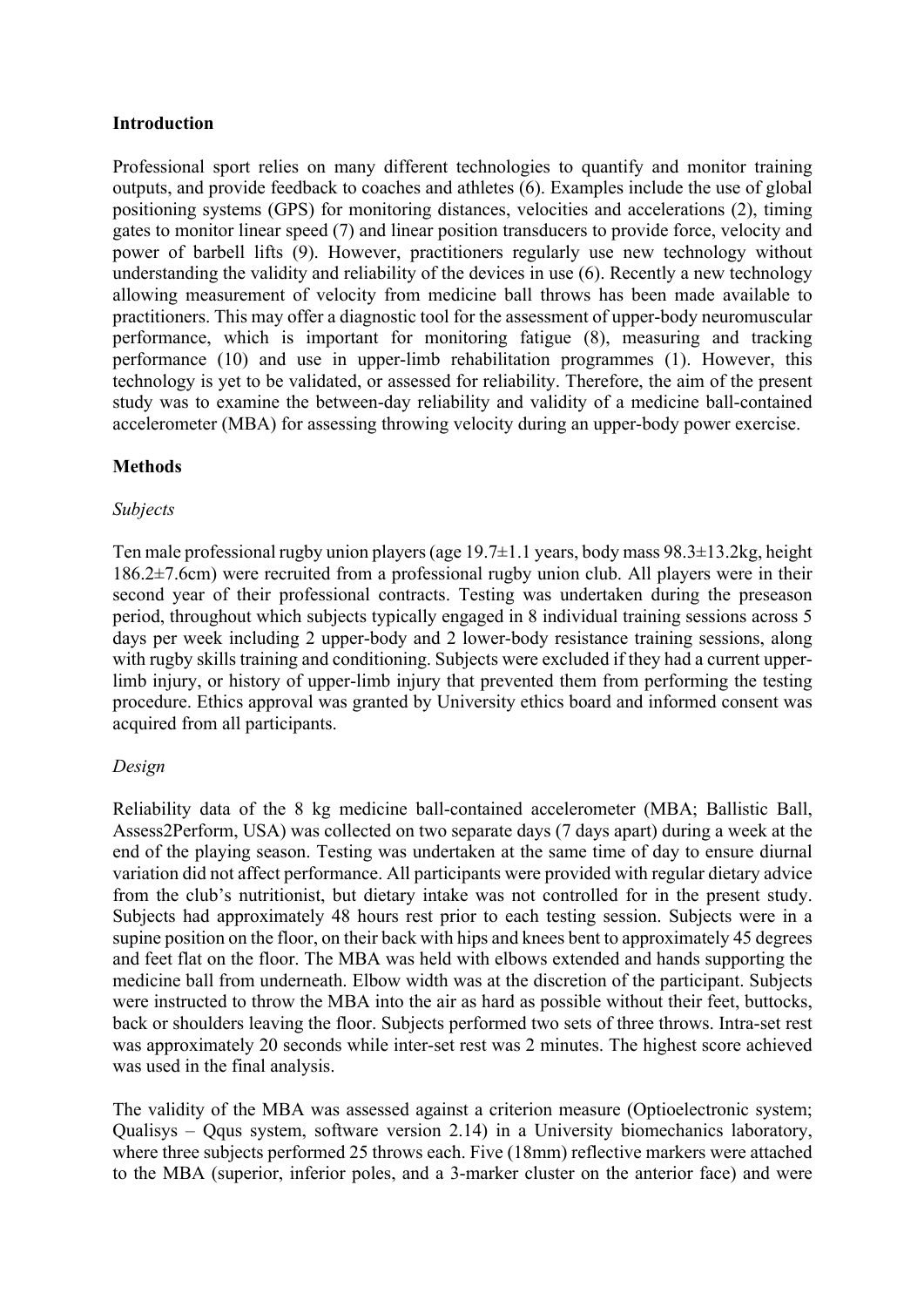tracked during each throw using 8 Qualisys cameras sampling at 200Hz. The kinematic data were processed and filtered in Qualisys, before data was transferred to Visual 3D (version 6). In Visual 3D, the 5 tracking markers were used to create three virtual markers within the MBA centre (offset 50% between superior and inferior markers). Anterior split (offset 50% between two cluster tracking markers, on a plane with the med ball centre) and anterior y (offset 50% between the top cluster marker and the anterior split marker). A virtual segment was then created for the MBA using these virtual markers. The advantage of creating virtual markers to track the objects kinematics is to minimise any error that may come from one marker moving or shifting on the surface of the MBA. A pipeline (segment velocity) was used to extract the velocity signal for segment 'med ball' against the 'laboratory' as a reference. The peak velocity achieved during the upward phase of the throw was used for analysis against the MBA's output.

## *Statistical Analysis*

The between-day reliability statistic of typical error (TE) was calculated as; Sdiff  $\sqrt{2}$  where Sdiff is the standard deviation of the difference score and converted to a coefficient of variation (CV; TE expressed as a percentage) for all tests using a Microsoft Excel spreadsheet (4). The standardised typical error was rated as trivial  $(50.19)$ , small  $(0.2-0.59)$ , medium  $(0.6-1.19)$  or large (1.2-1.99) (4). The smallest worthwhile change was calculated as 0.2 multiplied by the between-subject standard deviation and calculated as a percentage of the mean (5). The agreement between the criterion measure (Qualisys) and the practical measure (MBA) was assessed using an excel spreadsheet (4) designed to calculate the mean bias ( $[x \ x] \ x$  100), standard error of the estimate (STEXY function) and Pearson correlation coefficient, all with 90% confidence limits (4). The mean bias and standard error were standardised using the SD of the criterion to allow for qualitative rating. The standardised mean bias was rated as *trivial*  (<0.19), *small* (0.2-0.59), *medium* (0.6-1.19) or *large* (1.2-1.99) (4). The standardised standard error was rated as *trivial* (<0.1), *small* (0.1-0.29), *moderate* (0.3-0.59) or *large* (>0.59).(4) The magnitude of correlation was rated as *trivial* (<0.1), *small* (0.1-0.29), *moderate* (0.3-0.49), *large* (0.5-0.69), *very large* (0.7-0.89) or *nearly perfect* (0.9-0.99) (4).

### **Results**

The between-day CV of the test was 2.2 % (2.0 to 4.6 %) (raw; 0.11 m/s (0.10 to 0.23 m/s)) and was rated as *small*. The smallest worthwhile change was 1.5% (raw; 0.07 m/s). When the medicine ball was compared to the criterion measure, mean bias was *moderate* (7.9% (6.6 to 9.2%), raw; 0.39 m/s (0.33 to 0.45 m/s)), typical error of the estimate was *moderate* (4.9% (4.2 to 5.7%), raw;  $0.24 \text{ m/s}$  ( $0.21 \text{ to } 0.28 \text{ m/s}$ )), while the correlation was *almost perfect* ( $r = 0.91$ ) (0.87 to 0.94)). The regression plot is presented in Figure 1.

The regression equation to estimate the criterion measure  $(Y)$  from the practical measure  $(X)$ is:

 $Y =$  intercept + (slope x X)  $Y = 0.948 + (0.648 \text{ x X})$ 

### \*\*\*INSERT FIGURE 1 HERE\*\*\*

### **Discussion**

This study examined the reliability and validity of a MBA for assessing throwing velocity during an upper-body power exercise. Between-day reliability analysis revealed a *small* typical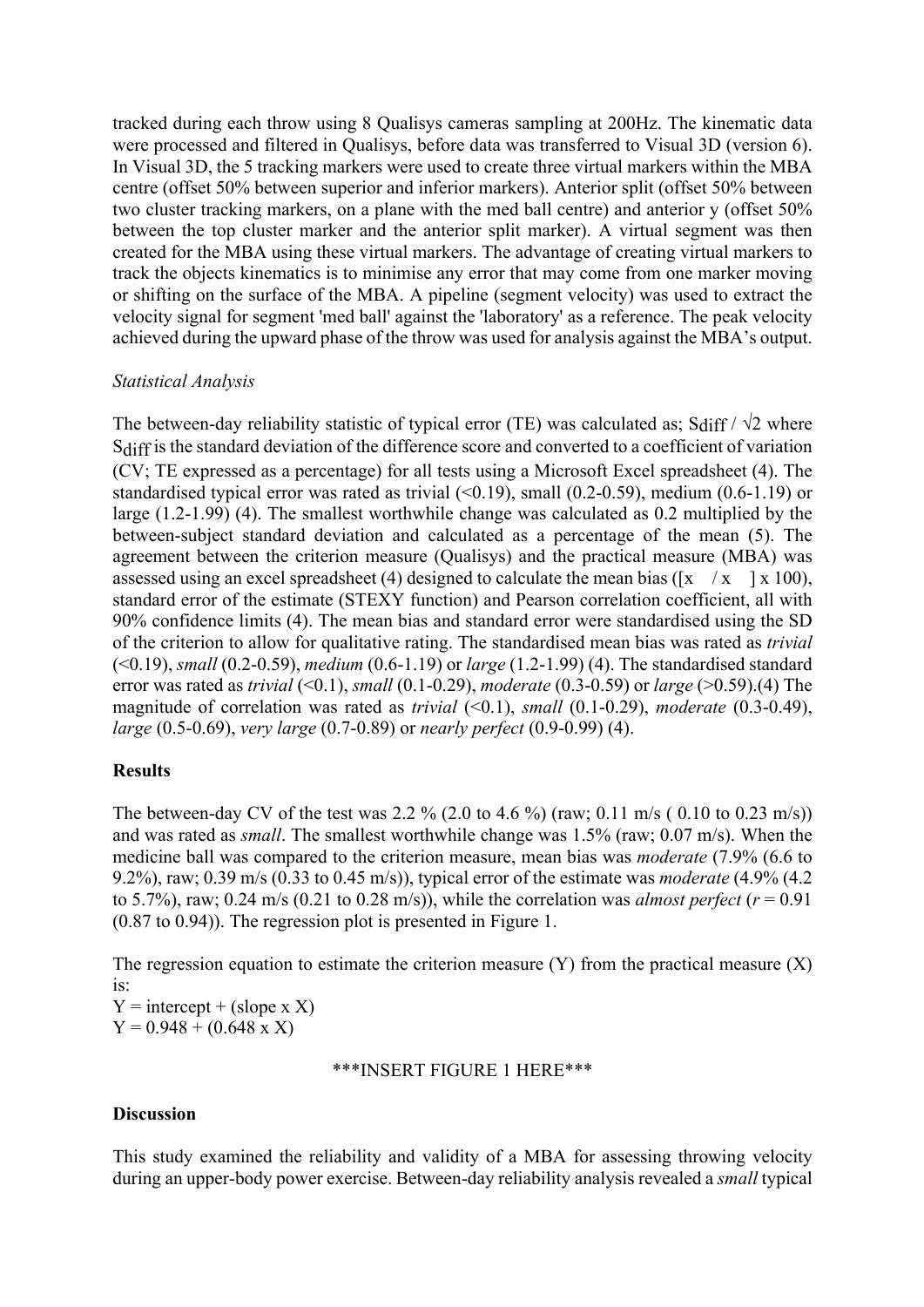error of 2.8 % (2.0 to 4.6). Practitioners wishing to track upper-body neuromuscular performance over time using an MBA can use this statistic to assess if a meaningful change has occurred. Hopkins (3) proposed a method whereby the change score of an individual  $(\pm)$ error bars representing the CV) is graphed with an important threshold (e.g. the smallest worthwhile change). A change is 'clear' when the error bars lie outside of the important threshold and 'unclear' when the error bars cross the important threshold (3). It must be pointed out that the subjects in this study were trained athletes, and as such, the between-day error may be different for other populations of different training backgrounds and athletic abilities.

## \*\*\*INSERT FIGURE 2 HERE\*\*\*

In addition, correlation analysis demonstrated an *almost perfect* relationship between the MBA and criterion measure, indicating excellent validity. However, the findings show that the MBA overestimated throwing velocity by 7.9%, and demonstrated a *moderate* standard error (4.9%) when compared to the criterion measure. Therefore, practitioners using an MBA to measure upper-body neuromuscular performance must take into account the error and bias when making inferences about such performance. Practitioners wishing to estimate the criterion from the MBA may do so using the equation provided, while appreciating the associated error with this.

## **Practical applica tions**

Practitioners using an MBA to assess neuromuscular performance of the upper-body must take into account the overestimation and error associated with such assessment with respect to a criterion measure. However, as the error associated with between-day testing was *small*, and testing is easy to implement in applied practice, an MBA may provide a useful tool for monitoring upper-body neuromuscular performance over time in trained athletes.

### **Conclusion**

This study investigated the reliability and validity of a medicine ball-contained accelerometer for measuring throwing velocity during a throwing task. Although it exhibited an *almost perfect*  relationship with a criterion measure, it *moderately* overestimated throwing velocity and had a *moderate* standard error. Despite this, the between-day assessment error was only *small,*  making it a potentially useful test to monitor changes in upper-body neuromuscular performance over time in trained athletes.

### **References**

Borms D, Maenhout A, and Cools AM. Upper Quadrant Field Tests and Isokinetic Upper Limb Strength in Overhead Athletes. J Athl Train 51: 789-796, 2016.

Cummins C, Orr R, O'Connor H, and West C. Global positioning systems (GPS) and microtechnology sensors in team sports: a systematic review. Sports Med 43: 1025-1042, 2013.

Hopkins WG. How to Interpret Changes in an Athletic Performance Test. Sportscience: 1-7, 2004.

Hopkins WG. Spreadsheets for analysis of validity and reliability, in: Sportscience. sportsci.org/2015/ValidRely.htm, 2015, pp 36-42.